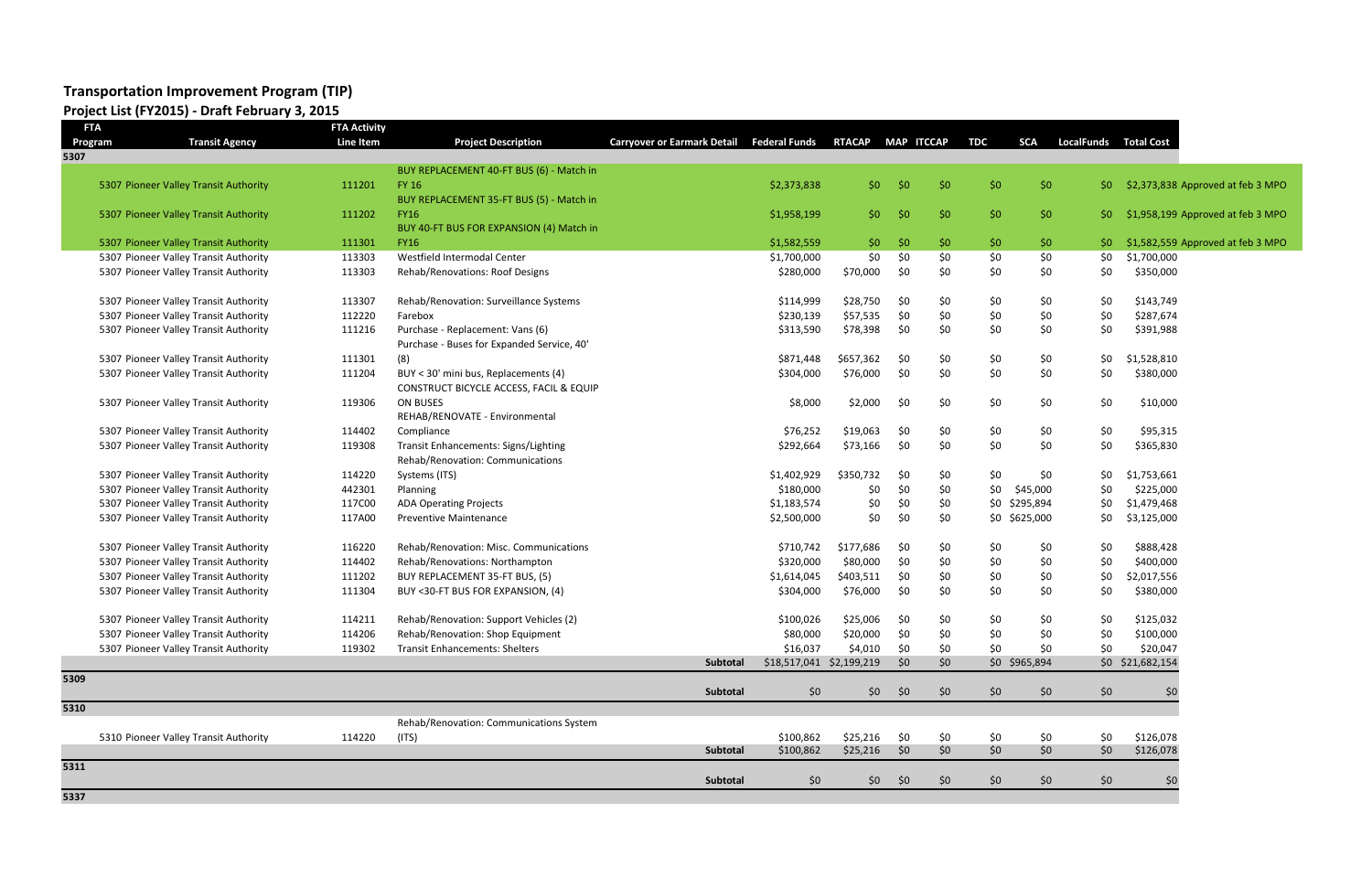| <b>FTA</b>               |                                          | <b>FTA Activity</b> |                                             |                                                  |                          |                   |                   |     |                         |            |                              |                    |                                 |
|--------------------------|------------------------------------------|---------------------|---------------------------------------------|--------------------------------------------------|--------------------------|-------------------|-------------------|-----|-------------------------|------------|------------------------------|--------------------|---------------------------------|
| Program                  | <b>Transit Agency</b>                    | Line Item           | <b>Project Description</b>                  | <b>Carryover or Earmark Detail Federal Funds</b> |                          | <b>RTACAP</b>     | <b>MAP ITCCAP</b> |     | <b>TDC</b>              | <b>SCA</b> | <b>LocalFunds Total Cost</b> |                    |                                 |
|                          |                                          |                     |                                             | Subtotal                                         | \$0                      | \$0               | \$0               | \$0 | \$0                     | \$0        | \$0                          |                    |                                 |
| 5339                     |                                          |                     |                                             |                                                  |                          |                   |                   |     |                         |            |                              |                    |                                 |
|                          |                                          |                     | TERMINAL, INTERMODAL (TRANSIT),             |                                                  |                          |                   |                   |     |                         |            |                              |                    |                                 |
|                          | 5339 Pioneer Valley Transit Authority    | 113303              | Westfield<br>REHAB/RENOVATE - Environmental |                                                  | \$1,654,259              | \$413,565         | \$0               | \$0 | \$0                     | \$0        | \$0\$                        | \$2,067,824        |                                 |
|                          | 5339 Pioneer Valley Transit Authority    | 114103              | Compliance & Misc.                          |                                                  | \$25,644                 | \$6,411           | \$0               | \$0 | \$0                     | \$0        | \$0                          | \$32,055           |                                 |
|                          | 5339 Pioneer Valley Transit Authority    | 111216              | Purchase - Replacement: Vans (18)           |                                                  | \$804,733                | \$201,183         | \$0               | \$0 | \$0                     | \$0        | \$0                          | \$1,005,916        |                                 |
|                          | 5339 Springfield Redevelopment Authority | 113303              | TERMINAL, INTERMODAL (TRANSIT)              |                                                  | \$832,224                | \$0               | 50 <sub>o</sub>   |     | $$0$ \$166,445          | \$0        | 50 <sub>2</sub>              |                    | \$832,224 Out for Public Review |
|                          |                                          |                     |                                             | Subtotal                                         | \$3,316,860              | \$621,159         | \$0               |     | $$0$ $$166,445$         | \$0        | 50 <sup>2</sup>              | \$3,938,019        |                                 |
| 5320                     |                                          |                     |                                             |                                                  |                          |                   |                   |     |                         |            |                              |                    |                                 |
|                          |                                          |                     |                                             | Subtotal                                         | \$0                      | \$0\$             | \$0               | \$0 | \$0                     | \$0        | \$0                          |                    |                                 |
| <b>Other Federal</b>     |                                          |                     |                                             |                                                  |                          |                   |                   |     |                         |            |                              |                    |                                 |
|                          |                                          |                     |                                             | Subtotal                                         | \$0                      | \$0\$             | \$0               | \$0 | \$0                     | \$0        | \$0                          |                    |                                 |
| <b>Other Non-Federal</b> |                                          |                     |                                             |                                                  |                          |                   |                   |     |                         |            |                              |                    |                                 |
| Other Non-               |                                          |                     |                                             |                                                  |                          |                   |                   |     |                         |            |                              |                    |                                 |
| Federal                  | Pioneer Valley Transit Authority         | 114303              | Construction:Springfield O&M, Year 1        |                                                  |                          | \$0 \$2,330,000   | \$0               | \$0 | \$0                     | \$0        | \$0                          | \$2,330,000        |                                 |
| Other Non-               |                                          |                     |                                             |                                                  |                          |                   |                   |     |                         |            |                              |                    |                                 |
| Federal                  | Pioneer Valley Transit Authority         | 113111              | Rehab:Renovations: Roof construction        |                                                  | \$0                      | \$641,471         | \$0               | \$0 | \$0                     | \$0        | \$0                          | \$641,471          |                                 |
|                          |                                          |                     |                                             | <b>Subtotal</b>                                  |                          | $$0$ $$2,971,471$ | $50^{\circ}$      | \$0 | \$0                     | \$0        | \$0                          | \$2,971,471        |                                 |
|                          |                                          |                     |                                             | <b>Total</b>                                     | \$21,934,763 \$5,817,065 |                   | \$0               |     | \$0 \$166,445 \$965,894 |            |                              | $$0$ $$28,717,722$ |                                 |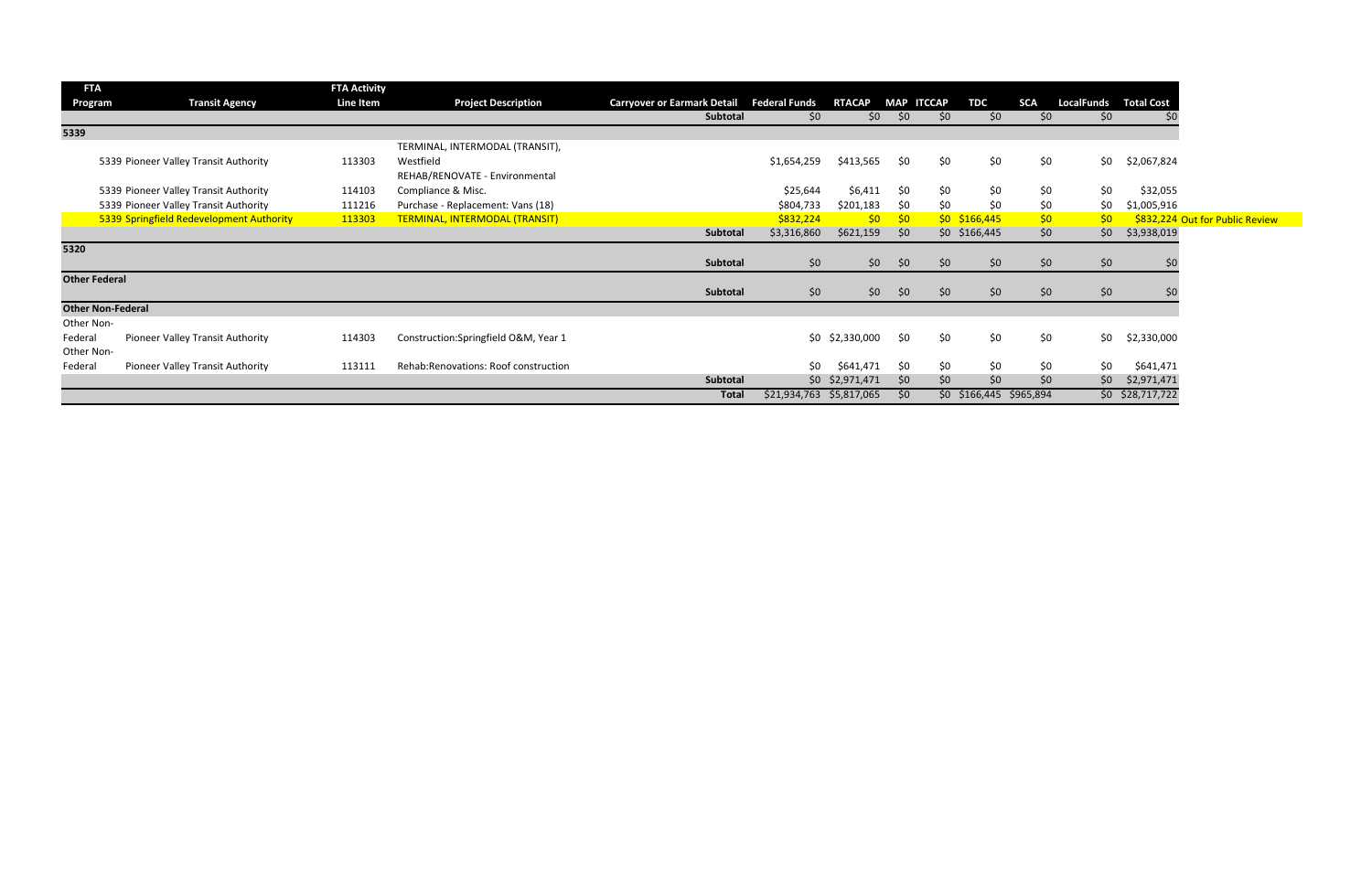#### **Transportation Improvement Program (TIP) Project List (FY2016) - Draft February 3, 2015**

| FTA                      |                                       |                               |                   |                                                                                         |                                    |                          |                        |            |                |                 |             |                   |                            |
|--------------------------|---------------------------------------|-------------------------------|-------------------|-----------------------------------------------------------------------------------------|------------------------------------|--------------------------|------------------------|------------|----------------|-----------------|-------------|-------------------|----------------------------|
| Progra                   |                                       |                               |                   |                                                                                         |                                    |                          |                        |            |                |                 |             |                   |                            |
| m                        | <b>Transit Agency</b>                 | <b>FTA Activity Line Item</b> |                   | <b>Project Description</b>                                                              | <b>Carryover or Earmark Detail</b> | <b>Federal Funds</b>     | <b>RTACAP</b>          |            | MAP ITCCAP TDC |                 | <b>SCA</b>  | <b>LocalFunds</b> | <b>Total Cost</b>          |
| 5307                     |                                       |                               |                   |                                                                                         |                                    |                          |                        |            |                |                 |             |                   |                            |
|                          | 5307 Pioneer Valley Transit Authority |                               |                   | 111204 BUY REPLACEMENT < 30 FT BUS, (2)                                                 | 2015                               | \$152,000                | \$38,000               | \$0        | \$0\$          | \$0             | \$0         | \$0               | \$190,000                  |
|                          | 5307 Pioneer Valley Transit Authority |                               |                   | 111215 BUY REPLACEMENT VAN non accessable (5)                                           | 2015                               | \$112,000                | \$28,000               | \$0        | \$0            | \$0             | \$0         | \$0               | \$140,000                  |
|                          | 5307 Pioneer Valley Transit Authority |                               |                   | 114402 Rehab/Renovations: Northampton                                                   | 2015                               | \$1,360,000              | \$340,000              | \$0        | \$0            | \$0             | \$0         | \$0               | \$1,700,000                |
|                          | 5307 Pioneer Valley Transit Authority |                               |                   | 114206 Rehab/Renovation: Shop Equipment                                                 | 2015                               | \$24,000                 | \$6,000                | \$0        | \$0            | \$0             | \$0         | \$0               | \$30,000                   |
|                          | 5307 Pioneer Valley Transit Authority |                               |                   | 119308 Transit Enhancements: Signs/Lighting<br>Rehab/Renovation: Communications Systems | 2015                               | \$80,000                 | \$20,000               | \$0        | \$0            | \$0             | \$0         | \$0               | \$100,000                  |
|                          | 5307 Pioneer Valley Transit Authority |                               | 114220 (ITS)      |                                                                                         | 2015                               | \$1,438,006              | \$359,501              | \$0        | \$0            | \$0             | \$0         | \$0               | \$1,797,507                |
|                          | 5307 Pioneer Valley Transit Authority |                               | 442301 Planning   |                                                                                         | 2015                               | \$208,000                | \$0                    | \$0        | \$0            | \$0             | \$52,000    | \$0               | \$260,000                  |
|                          | 5307 Pioneer Valley Transit Authority | 117C00                        |                   | <b>ADA Operating Projects</b><br>REHAB/RENOVATE - Environmental                         | 2015                               | \$1,192,998              | \$0                    | \$0        | \$0            | \$0             | \$298,250   | \$0               | \$1,491,248                |
|                          | 5307 Pioneer Valley Transit Authority |                               | 114402 Compliance | Transit Enhancements: Bike equipment shel.                                              | 2015                               | \$68,000                 | \$17,000               | \$0        | \$0            | \$0             | \$0         | \$0               | \$85,000                   |
|                          | 5307 Pioneer Valley Transit Authority |                               | 119306 bus        |                                                                                         | 2015                               | \$6,400                  | \$1,600                | \$0        | \$0            | - \$0           | \$0         | \$0               | \$8,000                    |
|                          | 5307 Pioneer Valley Transit Authority |                               |                   | 116220 Rehab/Renovation: Misc. Communications                                           | 2015                               | \$3,155,010              | \$829,821              | \$0        | \$0            | \$0             | \$0         | \$0               | \$3,984,831                |
|                          | 5307 Pioneer Valley Transit Authority | 117A00                        |                   | <b>Preventive Maintenance</b>                                                           | 2015                               | \$3,000,000              | \$0                    | \$0        | \$0            | \$0             | \$750,000   | \$0               | \$3,750,000                |
|                          | 5307 Pioneer Valley Transit Authority |                               |                   | 114211 ACQUIRE - SUPPORT VEHICLES, (1)                                                  | 2015                               | \$80,000                 | \$20,000               | \$0        | \$0            | \$0             | \$0         | \$0               | \$100,000                  |
|                          | 5307 Pioneer Valley Transit Authority |                               |                   | 111215 Purchase - Replacement: Vans (20)                                                | 2015                               | \$928,000                | \$232,000              | \$0        | \$0            | \$0             | \$0         | \$0               | \$1,160,000                |
|                          | 5307 Pioneer Valley Transit Authority |                               |                   | 119302 Transit Enhancements: Shelters                                                   | 2015                               | \$120,000                | \$30,000               | \$0        | \$0            | \$0             | \$0         | \$0               | \$150,000                  |
|                          | 5307 Pioneer Valley Transit Authority |                               |                   | 114402 REHAB/RENOVATE - UMTS                                                            | 2011                               | \$5,566                  | \$1,392                | \$0        | \$0            | \$0             | \$0         | \$0               | \$6,958                    |
|                          |                                       |                               |                   |                                                                                         | Subtotal                           | \$11,929,980 \$1,923,314 |                        | \$0        | \$0            | \$0             | \$1,100,250 | \$0\$             | \$14,953,544               |
| 5309                     |                                       |                               |                   |                                                                                         | Subtotal                           | \$0                      | \$0                    | \$0        |                | $$0$ \$0        | \$0         | \$0               | \$0                        |
| 5310                     |                                       |                               |                   |                                                                                         | Subtotal                           | \$0                      | \$0\$                  | \$0        | \$0            | \$0             | \$0         | \$0               | \$0                        |
| 5311                     |                                       |                               |                   |                                                                                         |                                    |                          |                        |            |                |                 |             |                   |                            |
| 5337                     |                                       |                               |                   |                                                                                         | Subtotal                           | \$0                      | \$0\$                  | \$0        |                | $$0$ \$0        | \$0         | \$0               | \$0                        |
|                          |                                       |                               |                   |                                                                                         | Subtotal                           | \$0                      | \$0                    | \$0        | \$0\$          | \$0             | \$0         | \$0               | \$0                        |
| 5339                     |                                       |                               |                   |                                                                                         |                                    |                          |                        |            |                |                 |             |                   |                            |
|                          | 5339 Pioneer Valley Transit Authority |                               |                   | 114402 Rehab/Renovations: UMTS                                                          | 2015<br>Subtotal                   | \$810,434<br>\$810,434   | \$202,609<br>\$202,609 | \$0<br>\$0 | \$0            | \$0<br>$$0$ \$0 | \$0<br>\$0  | \$0<br>\$0\$      | \$1,013,043<br>\$1,013,043 |
| 5320                     |                                       |                               |                   |                                                                                         | Subtotal                           | \$0                      | \$0                    | \$0        |                | $$0$ \$0        | \$0         | \$0               | \$0                        |
| <b>Other Federal</b>     |                                       |                               |                   |                                                                                         | Subtotal                           | \$0                      |                        |            |                | $$0$ \$0        | \$0         |                   |                            |
| <b>Other Non-Federal</b> |                                       |                               |                   |                                                                                         |                                    |                          | \$0\$                  | \$0        |                |                 |             | \$0               | \$0                        |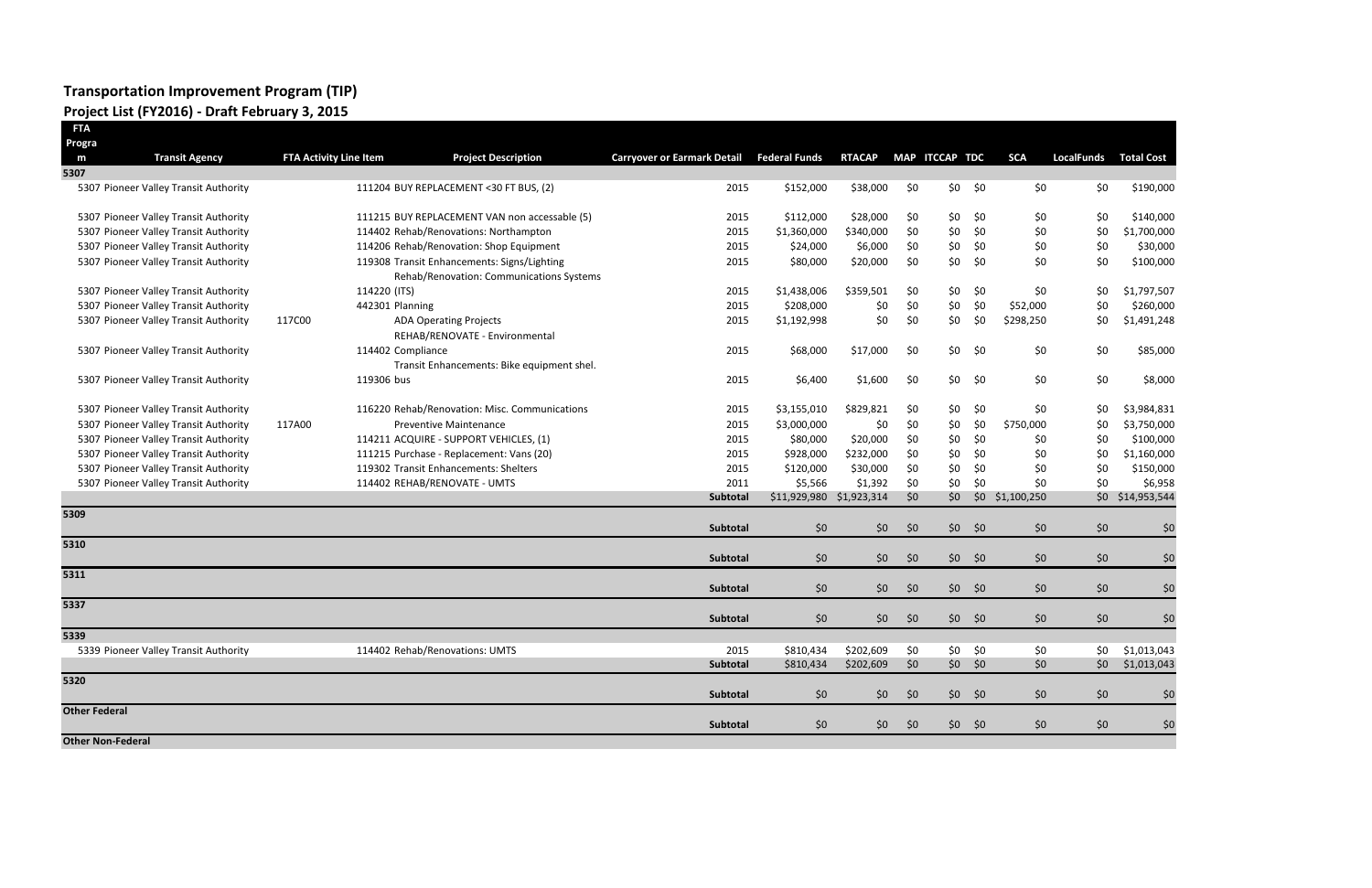| <b>FTA</b><br>Progra |                                          |                        |                                           |                                                  |                            |                  |                |              |                        |                              |                    |                                   |
|----------------------|------------------------------------------|------------------------|-------------------------------------------|--------------------------------------------------|----------------------------|------------------|----------------|--------------|------------------------|------------------------------|--------------------|-----------------------------------|
| m                    | <b>Transit Agency</b>                    | FTA Activity Line Item | <b>Project Description</b>                | Carryover or Earmark Detail Federal Funds RTACAP |                            |                  | MAP ITCCAP TDC |              | <b>SCA</b>             | <b>LocalFunds Total Cost</b> |                    |                                   |
| Other                |                                          |                        |                                           |                                                  |                            |                  |                |              |                        |                              |                    |                                   |
| Non-                 |                                          |                        |                                           |                                                  |                            |                  |                |              |                        |                              |                    |                                   |
|                      | Federal Pioneer Valley Transit Authority |                        | 113101 Construction: Northampton, Year 1  |                                                  | \$0                        | \$250,000        | \$0            | $$0$ \$0     | \$0                    | \$0                          | \$250,000          |                                   |
| Other                |                                          |                        |                                           |                                                  |                            |                  |                |              |                        |                              |                    |                                   |
| Non-                 | Federal Pioneer Valley Transit Authority |                        | 111216 BUY REPL SEDAN/STATION WAGON, (5)  |                                                  | \$0\$                      | \$140,000        | \$0            | $$0$ \$0     | \$0                    | \$0                          | \$140,000          |                                   |
| Other                |                                          |                        |                                           |                                                  |                            |                  |                |              |                        |                              |                    |                                   |
| Non-                 |                                          |                        | BUY 40-FT BUS FOR EXPANSION (4) -Match    |                                                  |                            |                  |                |              |                        |                              |                    |                                   |
|                      | Federal Pioneer Valley Transit Authority | 111301 for FY 15       |                                           |                                                  | \$0                        | \$395,640        | \$0            | $$0$ \$0     | \$0                    | S <sub>0</sub>               |                    | \$395,640 Approved at feb 3 MPO   |
| Other                |                                          |                        |                                           |                                                  |                            |                  |                |              |                        |                              |                    |                                   |
| Non-                 |                                          |                        | BUY REPLACEMENT 35-FT BUS (5) - Match for |                                                  |                            |                  |                |              |                        |                              |                    |                                   |
|                      | Federal Pioneer Valley Transit Authority | 111202 FY15            |                                           |                                                  | \$0                        | \$489,549        | \$0            | $$0$ \$0     | \$0                    | S <sub>0</sub>               |                    | \$489,549 Approved at feb 3 MPO   |
| Other                |                                          |                        |                                           |                                                  |                            |                  |                |              |                        |                              |                    |                                   |
| Non-                 |                                          |                        |                                           |                                                  |                            |                  |                |              |                        |                              |                    |                                   |
|                      | Federal Pioneer Valley Transit Authority |                        | 111306 BUY ARTIC BUS FOR EXPANSION (5)    |                                                  |                            | \$0 \$4,655,901  | \$0            | $$0$ \$0     | \$0                    | -\$0 ·                       |                    | \$4,655,901 Approved at feb 3 MPO |
| Other                |                                          |                        |                                           |                                                  |                            |                  |                |              |                        |                              |                    |                                   |
| Non-                 |                                          |                        | BUY REPLACEMENT 40-FT BUS (6) - Match for |                                                  |                            |                  |                |              |                        |                              |                    |                                   |
|                      | Federal Pioneer Valley Transit Authority | 111201 FY15            |                                           |                                                  | \$0                        | \$593,460        | \$0            | $$0$ \$0     | \$0\$                  | \$0                          |                    | \$593,460 Approved at feb 3 MPO   |
| <b>Other</b>         |                                          |                        |                                           |                                                  |                            |                  |                |              |                        |                              |                    |                                   |
| Non-                 | <b>Pioneer Valley Transit Authority</b>  |                        |                                           |                                                  |                            |                  |                |              |                        |                              |                    |                                   |
|                      | Federal (PVTA)                           | 111306                 | Purchase - Expansion: Buses (16)          |                                                  | $50 -$                     | \$6.134.730      | \$0<br>\$O     | $$0.$ \$0    |                        | $$0-$                        |                    | \$6,134,730 Approved at feb 3 MPO |
|                      |                                          |                        |                                           | Subtotal                                         |                            | $$0$ \$6,524,550 | \$0            | \$0\$<br>\$0 | $50^{\circ}$           | \$0                          | \$6,524,550        |                                   |
|                      |                                          |                        |                                           | <b>Total</b>                                     | $$12,740,414$ $$8,650,473$ |                  | \$0            |              | $$0$ $$0$ $$1,100,250$ |                              | $$0$ $$22,491,137$ |                                   |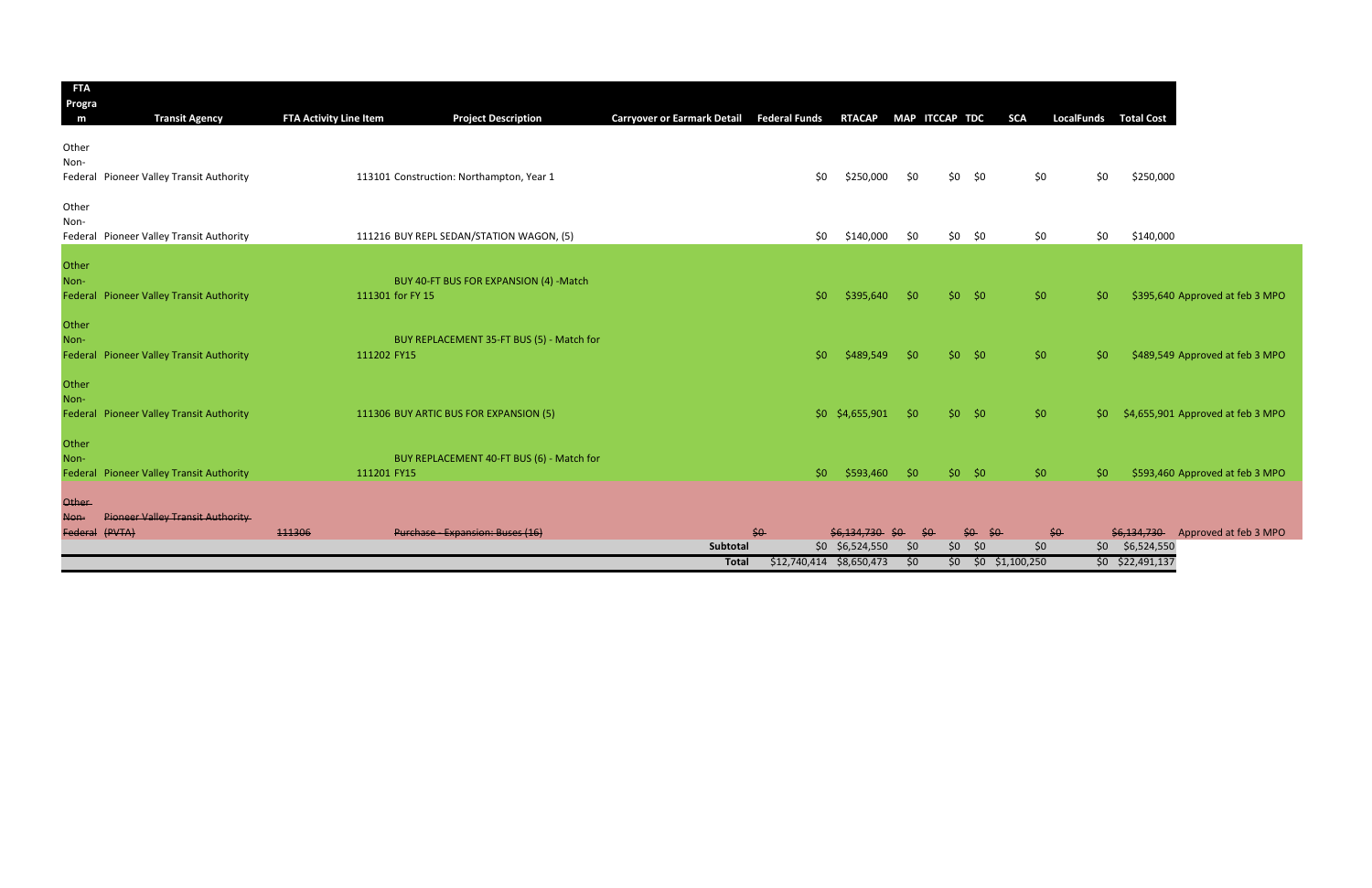### **Transportation Improvement Program (TIP) Project List (FY2017) - Draft February 3, 2014**

| <b>FTA</b><br>Program | <b>Transit Agency</b>                        | <b>FTA Activity Line Item</b> | <b>Project Description</b>                                                 | <b>Carryover or Earmark Detail</b> | <b>Federal Funds</b>      | <b>RTACAP</b>            |                | MAP ITCCAP TDC | <b>SCA</b>                 | <b>LocalFunds</b> | <b>Total Cost</b>               |
|-----------------------|----------------------------------------------|-------------------------------|----------------------------------------------------------------------------|------------------------------------|---------------------------|--------------------------|----------------|----------------|----------------------------|-------------------|---------------------------------|
| 5307                  |                                              |                               |                                                                            |                                    |                           |                          |                |                |                            |                   |                                 |
|                       | 5307 Pioneer Valley Transit Authority (PVTA) |                               | 111306 Purchase - Expansion: Buses (4)                                     | 2016                               | \$1,984,000               | \$496,000                | \$0            | \$0            | \$0                        | \$0<br>\$0        | \$2,480,000                     |
|                       | 5307 Pioneer Valley Transit Authority (PVTA) |                               | 119302 Transit Enhancements: Shelters                                      | 2016                               | \$40,000                  | \$10,000                 | \$0            | \$0            | \$0                        | \$0<br>\$0        | \$50,000                        |
|                       | 5307 Pioneer Valley Transit Authority (PVTA) |                               | 119308 Transit Enhancements: Signs/Lighting                                | 2016                               | \$8,000                   | \$2,000                  | \$0            | \$0            | \$0                        | \$0\$<br>\$0      | \$10,000                        |
|                       | 5307 Pioneer Valley Transit Authority (PVTA) |                               | 116220 Rehab/Renovation: Misc. Communications                              | 2016                               | \$2,694,890               | \$775,192                | \$0            | \$0            | \$0                        | \$0<br>\$0        | \$3,470,082                     |
|                       | 5307 Pioneer Valley Transit Authority (PVTA) |                               | 114402 Rehab/Renovations: Northampton, Year 2                              | 2016                               | \$600,000                 | \$150,000                | \$0            | \$0            | \$0                        | \$0<br>\$0        | \$750,000                       |
|                       | 5307 Pioneer Valley Transit Authority (PVTA) | 442301 Planning               |                                                                            | 2016                               | \$220,000                 | \$0                      | \$0            | \$0            | \$0<br>\$55,000            | \$0               | \$275,000                       |
|                       | 5307 Pioneer Valley Transit Authority (PVTA) | 117C00                        | <b>ADA Operating Projects</b>                                              | 2016                               | \$1,204,928               | \$0                      | \$0            | \$0            | \$0<br>\$301,232           | \$0               | \$1,506,160                     |
|                       | 5307 Pioneer Valley Transit Authority (PVTA) | 117A00                        | Preventive Maintenance                                                     | 2016                               | \$3,500,000               | \$0                      | \$0            | \$0            | \$0<br>\$875,000           | \$0               | \$4,375,000                     |
|                       | 5307 Pioneer Valley Transit Authority (PVTA) |                               | 111216 BUY REPL SEDAN/STATION WAGON, (8)<br>REHAB/RENOVATE - MAINTENANCE   | 2016                               | \$192,000                 | \$48,000                 | \$0            | \$0\$          | \$0                        | \$0<br>\$0        | \$240,000                       |
|                       | 5307 Pioneer Valley Transit Authority (PVTA) |                               | 114402 FACILITY, SATCO, Yr 1<br>TERMINAL, INTERMODAL (TRANSIT),            | 2016                               | \$480,000                 | \$120,000                | \$0            | \$0\$          | \$0                        | \$0<br>\$0        | \$600,000                       |
|                       | 5307 Pioneer Valley Transit Authority (PVTA) |                               | 113303 Northampton, YR 1                                                   | 2016                               | \$120,000                 | \$30,000                 | \$0            | \$0            | \$0                        | \$0<br>\$0        | \$150,000                       |
|                       | 5307 Pioneer Valley Transit Authority (PVTA) |                               | 111215 BUY REPLACEMENT VAN (2)                                             | 2016                               | \$109,462                 | \$27,366                 | \$0            | \$0            | \$0                        | \$0<br>\$0        | \$136,828                       |
|                       | 5307 Pioneer Valley Transit Authority (PVTA) |                               | 111215 BUY REPLACEMENT VAN, (4)<br>CONSTRUCT BICYCLE ACCESS, FACIL & EQUIP | 2016                               | \$89,600                  | \$22,400                 | \$0            | \$0\$          | \$0                        | \$0<br>\$0        | \$112,000                       |
|                       | 5307 Pioneer Valley Transit Authority (PVTA) | 119306 ON BUSES               |                                                                            | 2016                               | \$6,400                   | \$1,600                  | \$0            | \$0            | \$0                        | \$0<br>\$0        | \$8,000                         |
|                       | 5307 Pioneer Valley Transit Authority (PVTA) |                               | 114402 Rehab/Renovations: UMASS, Year 1                                    | 2016<br>Subtotal                   | \$800,000<br>\$12,049,280 | \$200,000<br>\$1,882,558 | \$0<br>$\zeta$ | \$0            | \$0<br>\$0 \$0 \$1,231,232 | \$0<br>\$0        | \$1,000,000<br>\$0 \$15,163,070 |
| 5309                  |                                              |                               |                                                                            |                                    |                           |                          |                |                |                            |                   |                                 |
|                       |                                              |                               |                                                                            | Subtotal                           | \$0                       | \$0\$                    | \$0            | $$0$ \$0       |                            | \$0<br>\$0        | \$0                             |
| 5310                  |                                              |                               |                                                                            | Subtotal                           | \$0                       | \$0\$                    | \$0            | $$0$ \$0       |                            | \$0<br>\$0        | \$0                             |
| 5311                  |                                              |                               |                                                                            | Subtotal                           | \$0                       | \$0                      | \$0            | $$0$ \$0       |                            | \$0<br>\$0        | \$0                             |
| 5337                  |                                              |                               |                                                                            |                                    |                           |                          |                |                |                            |                   |                                 |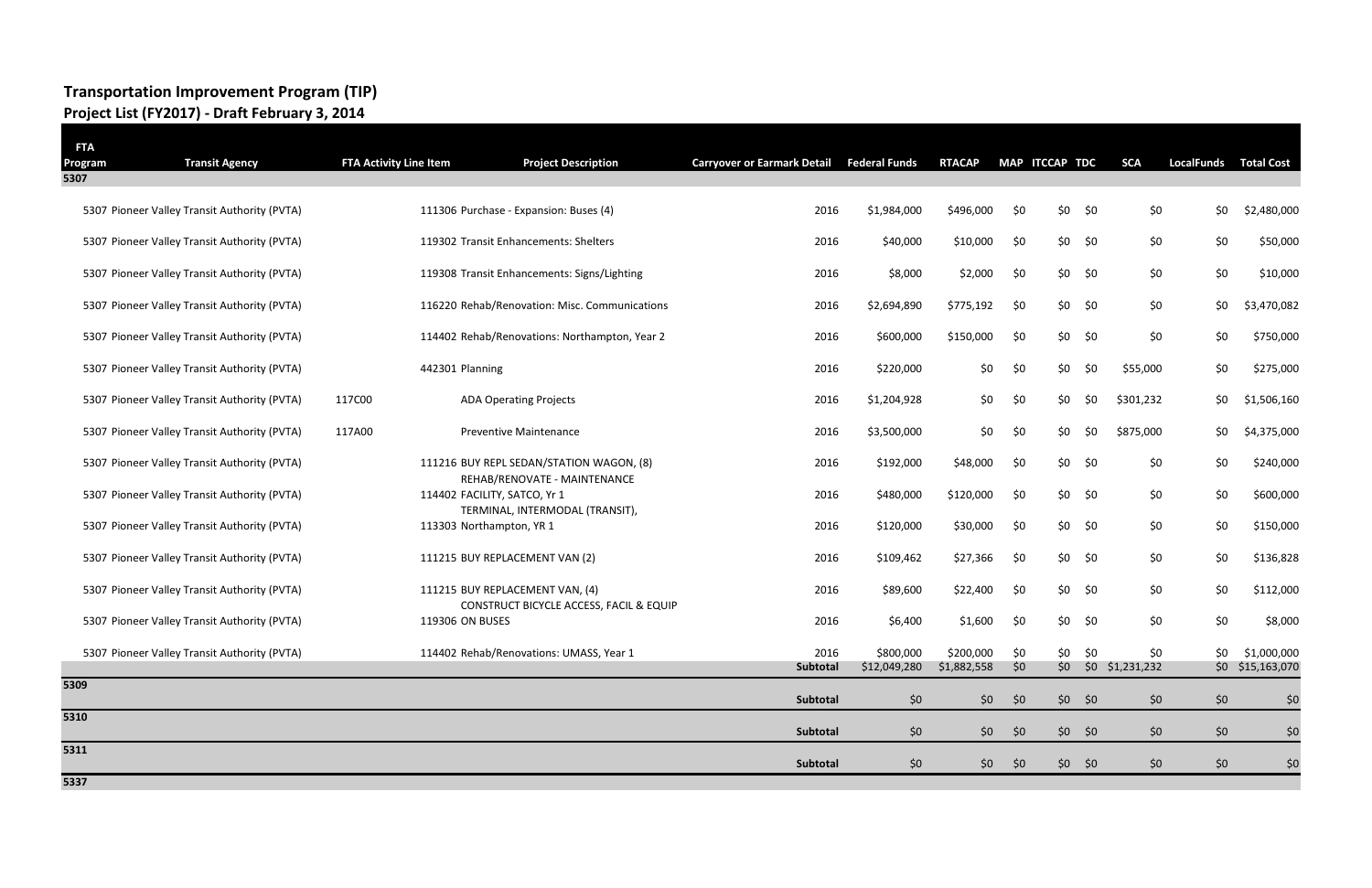| <b>FTA</b>           |                                              |                               |                                          |                                    |                      |                  |     |                |                |                        |                   |                    |
|----------------------|----------------------------------------------|-------------------------------|------------------------------------------|------------------------------------|----------------------|------------------|-----|----------------|----------------|------------------------|-------------------|--------------------|
| Program              | <b>Transit Agency</b>                        | <b>FTA Activity Line Item</b> | <b>Project Description</b>               | <b>Carryover or Earmark Detail</b> | <b>Federal Funds</b> | <b>RTACAP</b>    |     | MAP ITCCAP TDC |                | <b>SCA</b>             | <b>LocalFunds</b> | <b>Total Cost</b>  |
|                      |                                              |                               |                                          | Subtotal                           | \$0                  | \$0\$            | \$0 |                | $$0$ \$0       | \$0                    | \$0               | \$0                |
| 5339                 |                                              |                               |                                          |                                    |                      |                  |     |                |                |                        |                   |                    |
|                      |                                              |                               |                                          |                                    |                      |                  |     |                |                |                        |                   |                    |
|                      | 5339 Pioneer Valley Transit Authority (PVTA) |                               | 111215 Purchase - Replacement: Vans (20) | 2016                               | \$818,538            | \$204,635        | \$0 | \$0\$          | \$0            | \$0                    | \$0               | \$1,023,173        |
|                      |                                              |                               |                                          | Subtotal                           | \$818,538            | \$204,635        | \$0 | \$0\$          | \$0            | \$0                    | \$0               | \$1,023,173        |
| 5320                 |                                              |                               |                                          |                                    |                      |                  |     |                |                |                        |                   |                    |
|                      |                                              |                               |                                          | Subtotal                           | \$0                  | \$0              | \$0 |                | $$0$ \$0       | \$0                    | \$0\$             | \$0                |
| <b>Other Federal</b> |                                              |                               |                                          | Subtotal                           | \$0                  | \$0\$            | \$0 |                | $$0$ \$0       | \$0                    | \$0\$             | \$0                |
|                      | <b>Other Non-Federal</b>                     |                               |                                          |                                    |                      |                  |     |                |                |                        |                   |                    |
|                      |                                              |                               |                                          |                                    |                      |                  |     |                |                |                        |                   |                    |
| Other<br>Non-        |                                              |                               | Rehab/Renovation: Communications         |                                    |                      |                  |     |                |                |                        |                   |                    |
|                      |                                              |                               |                                          |                                    |                      |                  |     |                |                |                        |                   |                    |
| Federal              | Pioneer Valley Transit Authority (PVTA)      | 114220 Systems (ITS)          |                                          |                                    | \$0                  | \$1,330,980      | \$0 |                | $$0$ \$0       | \$0                    | \$0               | \$1,330,980        |
| Other                |                                              |                               |                                          |                                    |                      |                  |     |                |                |                        |                   |                    |
| Non-                 |                                              |                               | REHAB/RENOVATE - Environmental           |                                    |                      |                  |     |                |                |                        |                   |                    |
| Federal              | Pioneer Valley Transit Authority (PVTA)      | 114402 Compliance             |                                          |                                    | \$0                  | \$150,000        | \$0 |                | $$0$ \$0       | \$0                    | \$0               | \$150,000          |
| Other                |                                              |                               |                                          |                                    |                      |                  |     |                |                |                        |                   |                    |
| Non-                 |                                              |                               | CONSTRUCT - MAINT FACILITY, Spfld.O&M,   |                                    |                      |                  |     |                |                |                        |                   |                    |
| Federal              | Pioneer Valley Transit Authority (PVTA)      | 114302 Yr 4                   |                                          |                                    | \$0                  | \$44,350,000     | \$0 |                | $$0$ \$0       | \$0                    |                   | \$0 \$44,350,000   |
| Other                |                                              |                               |                                          |                                    |                      |                  |     |                |                |                        |                   |                    |
| Non-                 |                                              |                               |                                          |                                    |                      |                  |     |                |                |                        |                   |                    |
| Federal              | Pioneer Valley Transit Authority (PVTA)      |                               | 114406 Rehab/Renovation: Shop Equipment  |                                    | \$0                  | \$100,000        | \$0 | \$0\$          | \$0            | \$0                    | \$0               | \$100,000          |
|                      |                                              |                               |                                          | Subtotal                           |                      | \$0 \$45,930,980 | \$0 | \$0            | $\frac{1}{2}0$ | \$0                    |                   | \$0 \$45,930,980   |
|                      |                                              |                               |                                          | <b>Total</b>                       | \$12,867,818         | \$48,018,173     | \$0 |                |                | $$0$ $$0$ $$1,231,232$ |                   | $$0$ $$62,117,223$ |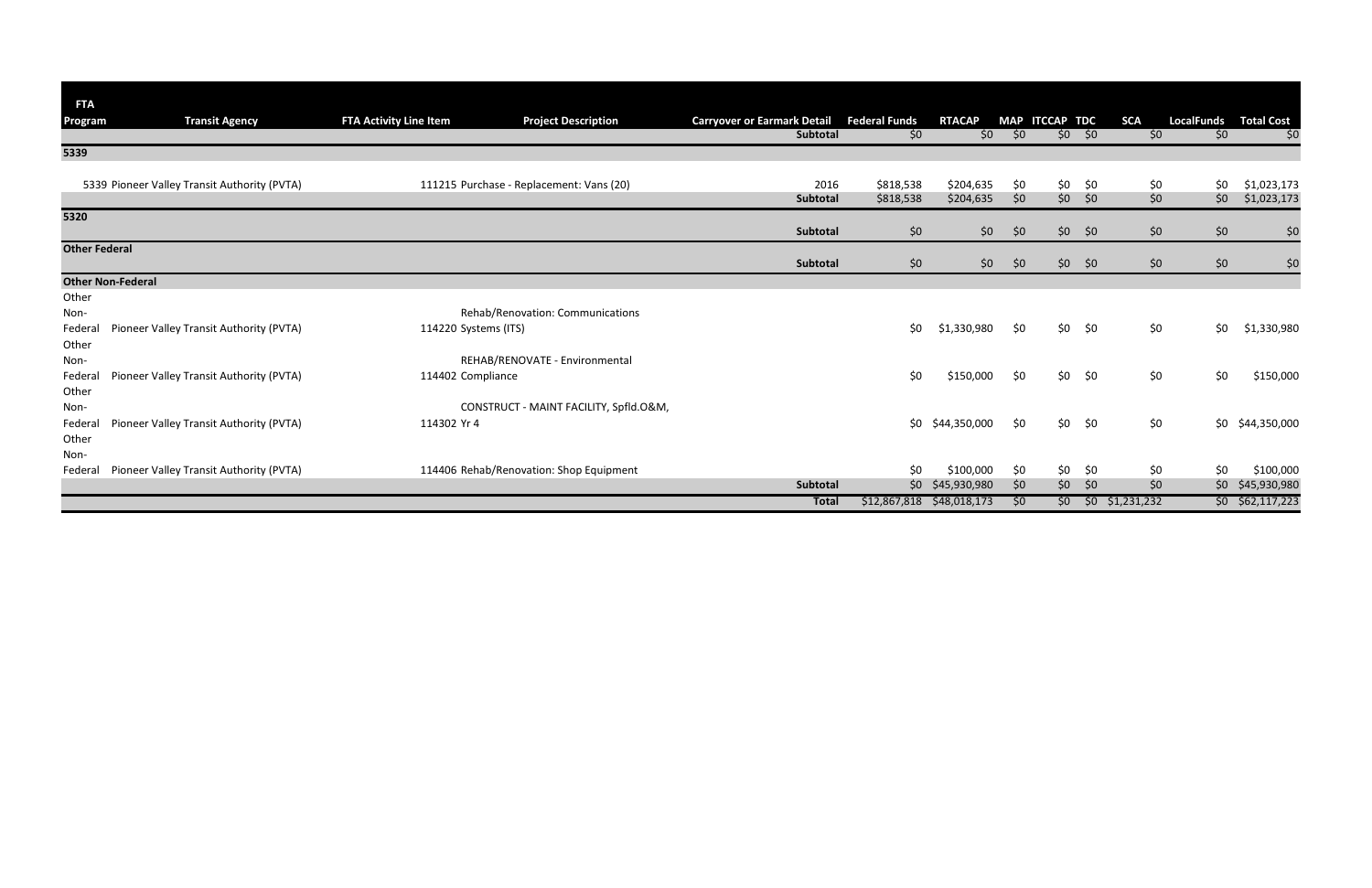## **Transportation Improvement Program (TIP) Project List (FY2018) - Draft February 3, 2014**

| <b>FTA</b><br>Program | <b>Transit Agency</b>                        | <b>FTA Activity Line Item</b> | <b>Project Description</b>                                               | <b>Carryover or Earmark Detail</b> | <b>Federal Funds</b>                  | <b>RTACAP</b> |            | MAP ITCCAP TDC | <b>SCA</b>                 | <b>LocalFunds</b> | <b>Total Cost</b>             |
|-----------------------|----------------------------------------------|-------------------------------|--------------------------------------------------------------------------|------------------------------------|---------------------------------------|---------------|------------|----------------|----------------------------|-------------------|-------------------------------|
| 5307                  |                                              |                               |                                                                          |                                    |                                       |               |            |                |                            |                   |                               |
|                       | 5307 Pioneer Valley Transit Authority (PVTA) | 117A00                        | <b>Preventive Maintenance</b>                                            | 2017                               | \$3,500,000                           | \$0           | \$0        | \$0            | \$0<br>\$875,000           | \$0               | \$4,375,000                   |
|                       | 5307 Pioneer Valley Transit Authority (PVTA) | 117C00                        | <b>ADA Operating Projects</b>                                            | 2017                               | \$1,216,977                           | \$0           | \$0        | \$0            | \$0<br>\$304,244           | \$0               | \$1,521,221                   |
|                       | 5307 Pioneer Valley Transit Authority (PVTA) |                               | 442301 Planning                                                          | 2017                               | \$240,000                             | \$0           | \$0        | \$0            | \$0<br>\$60,000            | \$0               | \$300,000                     |
|                       | 5307 Pioneer Valley Transit Authority (PVTA) |                               | 111216 Purchase - Replacement: Vans (4)                                  | 2017                               | \$696,000                             | \$174,000     | \$0        | $$0$ \$0       | \$0                        | \$0               | \$870,000                     |
|                       | 5307 Pioneer Valley Transit Authority (PVTA) |                               | 119308 Transit Enhancements: Signs/Lighting                              | 2017                               | \$12,000                              | \$3,000       | \$0        | $$0$ \$0       | \$0                        | \$0               | \$15,000                      |
|                       | 5307 Pioneer Valley Transit Authority (PVTA) |                               | 116220 Rehab/Renovation: Misc. Communications                            | 2017                               | \$1,658,962                           | \$414,741     | \$0        | $$0$ \$0       | \$0                        | \$0               | \$2,073,703                   |
|                       | 5307 Pioneer Valley Transit Authority (PVTA) |                               | 114402 Rehab/Renovations: Northampton                                    | 2017                               | \$200,000                             | \$50,000      | \$0        | $$0$ \$0       | \$0                        | \$0               | \$250,000                     |
|                       | 5307 Pioneer Valley Transit Authority (PVTA) |                               | 114211 ACQUIRE - SUPPORT VEHICLES, (1)<br>REHAB/RENOVATE - Environmental | 2017                               | \$53,531                              | \$13,383      | \$0        | \$0<br>\$0     | \$0                        | \$0               | \$66,914                      |
|                       | 5307 Pioneer Valley Transit Authority (PVTA) |                               | 114402 Compliance<br>CONSTRUCT BICYCLE ACCESS, FACIL & EQUIP             | 2017                               | \$120,000                             | \$30,000      | \$0        | $$0$ \$0       | \$0                        | \$0               | \$150,000                     |
|                       | 5307 Pioneer Valley Transit Authority (PVTA) |                               | 119306 ON BUSES                                                          | 2017                               | \$9,600                               | \$2,400       | \$0        | $$0$ \$0       | \$0                        | \$0               | \$12,000                      |
|                       | 5307 Pioneer Valley Transit Authority (PVTA) |                               | 114403 REHAB/RENOVATE - ADMIN/MAINT FACILITY                             | 2017                               | \$80,000                              | \$20,000      | \$0        | $$0$ \$0       | \$0                        | \$0               | \$100,000                     |
|                       | 5307 Pioneer Valley Transit Authority (PVTA) |                               | 119302 Transit Enhancements: Shelters                                    | 2017                               | \$40,000                              | \$10,000      | \$0        | $$0$ \$0       | \$0                        | \$0               | \$50,000                      |
|                       | 5307 Pioneer Valley Transit Authority (PVTA) |                               | 114402 Rehab/Renovations: Holyoke<br>Rehab/Renovation: Communications    | 2017                               | \$120,000                             | \$30,000      | \$0        | $$0$ \$0       | \$0                        | \$0               | \$150,000                     |
|                       | 5307 Pioneer Valley Transit Authority (PVTA) |                               | 114220 Systems (ITS)                                                     | 2017                               | \$1,065,424                           | \$266,356     | \$0        | \$0            | \$0<br>\$0                 | \$0               | \$1,331,780                   |
|                       | 5307 Pioneer Valley Transit Authority (PVTA) |                               | 111216 BUY REPL SEDAN/STATION WAGON, (6)<br>REHAB/RENOVATE - MAINTENANCE | 2017                               | \$144,000                             | \$36,000      | \$0        | $$0$ \$0       | \$0                        | \$0               | \$180,000                     |
|                       | 5307 Pioneer Valley Transit Authority (PVTA) |                               | 114402 FACILITY, SATCO, YR 2<br>TERMINAL, INTERMODAL (TRANSIT),          | 2017                               | \$2,373,277                           | \$593,319     | \$0        | $$0 \t 50$     | \$0                        | \$0               | \$2,966,596                   |
|                       | 5307 Pioneer Valley Transit Authority (PVTA) |                               | 113303 Northampton, Yr 2                                                 | 2017<br>Subtotal                   | \$640,000<br>\$12,169,771 \$1,803,199 | \$160,000     | \$0<br>\$0 | $$0$ \$0       | \$0<br>\$0 \$0 \$1,239,244 | \$0               | \$800,000<br>\$0 \$15,212,214 |
| 5309                  |                                              |                               |                                                                          |                                    |                                       |               |            |                |                            |                   |                               |
|                       |                                              |                               |                                                                          | Subtotal                           | \$0                                   | \$0\$         | \$0        | $$0$ \$0       | \$0                        | \$0               | \$0                           |

**5310**